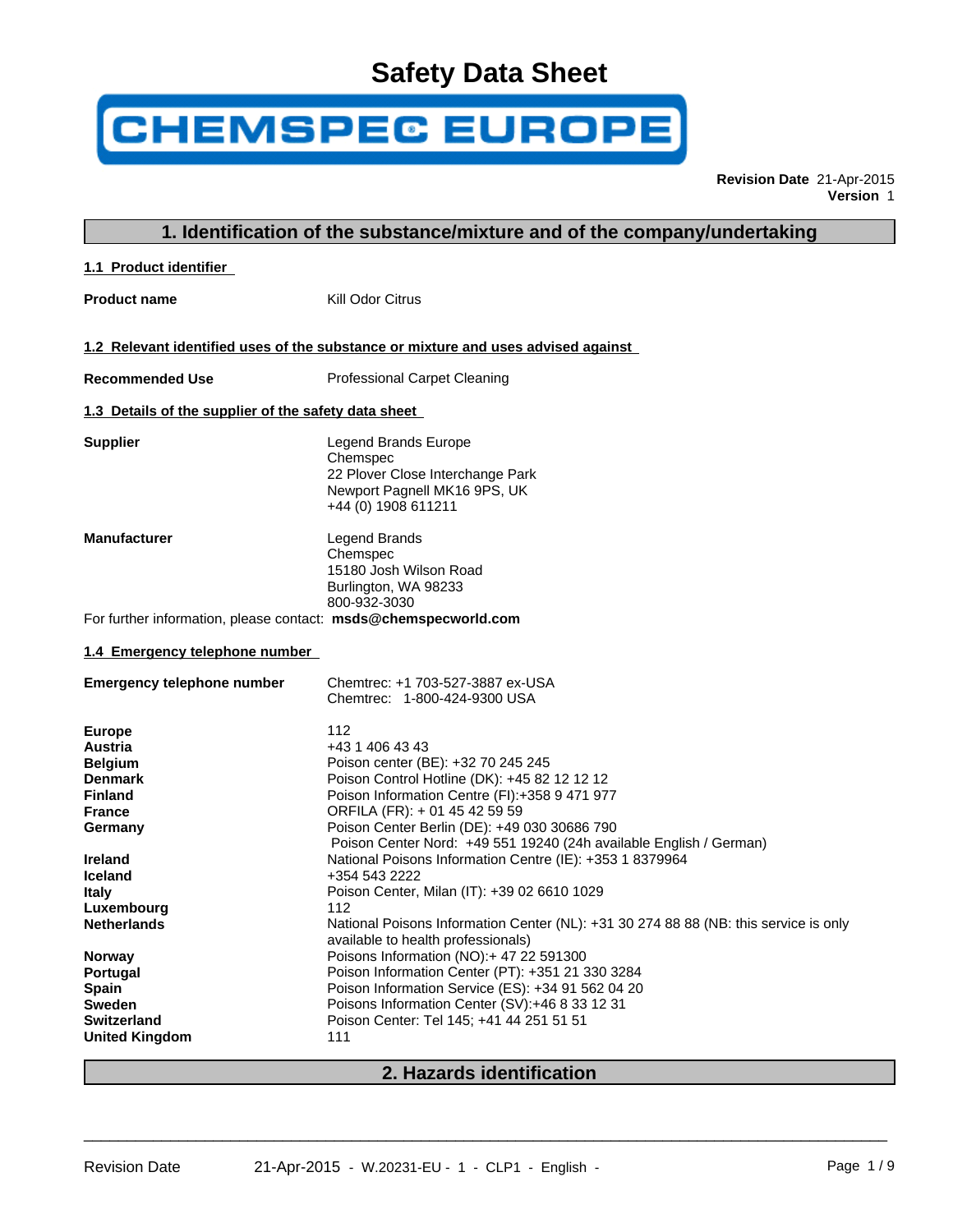#### **2.1 Classification of the substance or mixture**

#### *REGULATION (EC) No 1272/2008*

Not a hazardous substance or mixture according to Regulation (EC) No 1272/2008

#### **Classification according to EU Directives 67/548/EEC or 1999/45/EC**

*For the full text of the R-phrases mentioned in this Section, see Section 16*

#### **Symbol(s)**

Not dangerous

#### **R-phrase(s)**

This mixture is not classified as dangerous according to Directive 1999/45/EC

#### **2.2 Label elements**

EUH210 - Safety data sheet available on request

#### **2.3 Other Hazards**

No information available

#### **3. Composition/Information on Ingredients**

 $\overline{\phantom{a}}$  ,  $\overline{\phantom{a}}$  ,  $\overline{\phantom{a}}$  ,  $\overline{\phantom{a}}$  ,  $\overline{\phantom{a}}$  ,  $\overline{\phantom{a}}$  ,  $\overline{\phantom{a}}$  ,  $\overline{\phantom{a}}$  ,  $\overline{\phantom{a}}$  ,  $\overline{\phantom{a}}$  ,  $\overline{\phantom{a}}$  ,  $\overline{\phantom{a}}$  ,  $\overline{\phantom{a}}$  ,  $\overline{\phantom{a}}$  ,  $\overline{\phantom{a}}$  ,  $\overline{\phantom{a}}$ 

#### **3.1 Substances**

This product is a mixture. Health hazard information is based on its components.

#### **3.2 Mixtures**

The product contains no substances known to be hazardous to health in concentrations which need to be taken into account

#### **For the full text of the R-phrases mentioned in this Section, see Section 16**

#### **For the full text of the H-Statements mentioned in this Section, see Section 16**

#### **4. First Aid Measures**

#### **4.1 Description of first-aid measures**

| <b>General advice</b>                                           | Show this material safety data sheet to the doctor in attendance.                                                                |  |
|-----------------------------------------------------------------|----------------------------------------------------------------------------------------------------------------------------------|--|
| <b>Inhalation</b>                                               | Move to fresh air.                                                                                                               |  |
| <b>Skin contact</b>                                             | Wash off immediately with soap and plenty of water. Remove all contaminated clothes and<br>shoes.                                |  |
| Eye contact                                                     | Remove contact lenses. Rinse thoroughly with plenty of water for at least 15 minutes and<br>consult a physician.                 |  |
| <b>Ingestion</b>                                                | Gently wipe or rinse the inside of the mouth with water. Rinse mouth with water and<br>afterwards drink plenty of water or milk. |  |
| 4.2 Most important symptoms and effects, both acute and delayed |                                                                                                                                  |  |
| <b>Symptoms</b>                                                 | No information available                                                                                                         |  |
|                                                                 |                                                                                                                                  |  |

 $\overline{\phantom{a}}$  ,  $\overline{\phantom{a}}$  ,  $\overline{\phantom{a}}$  ,  $\overline{\phantom{a}}$  ,  $\overline{\phantom{a}}$  ,  $\overline{\phantom{a}}$  ,  $\overline{\phantom{a}}$  ,  $\overline{\phantom{a}}$  ,  $\overline{\phantom{a}}$  ,  $\overline{\phantom{a}}$  ,  $\overline{\phantom{a}}$  ,  $\overline{\phantom{a}}$  ,  $\overline{\phantom{a}}$  ,  $\overline{\phantom{a}}$  ,  $\overline{\phantom{a}}$  ,  $\overline{\phantom{a}}$ 

### **4.3 Indication of any immediate medical attention and special treatment needed**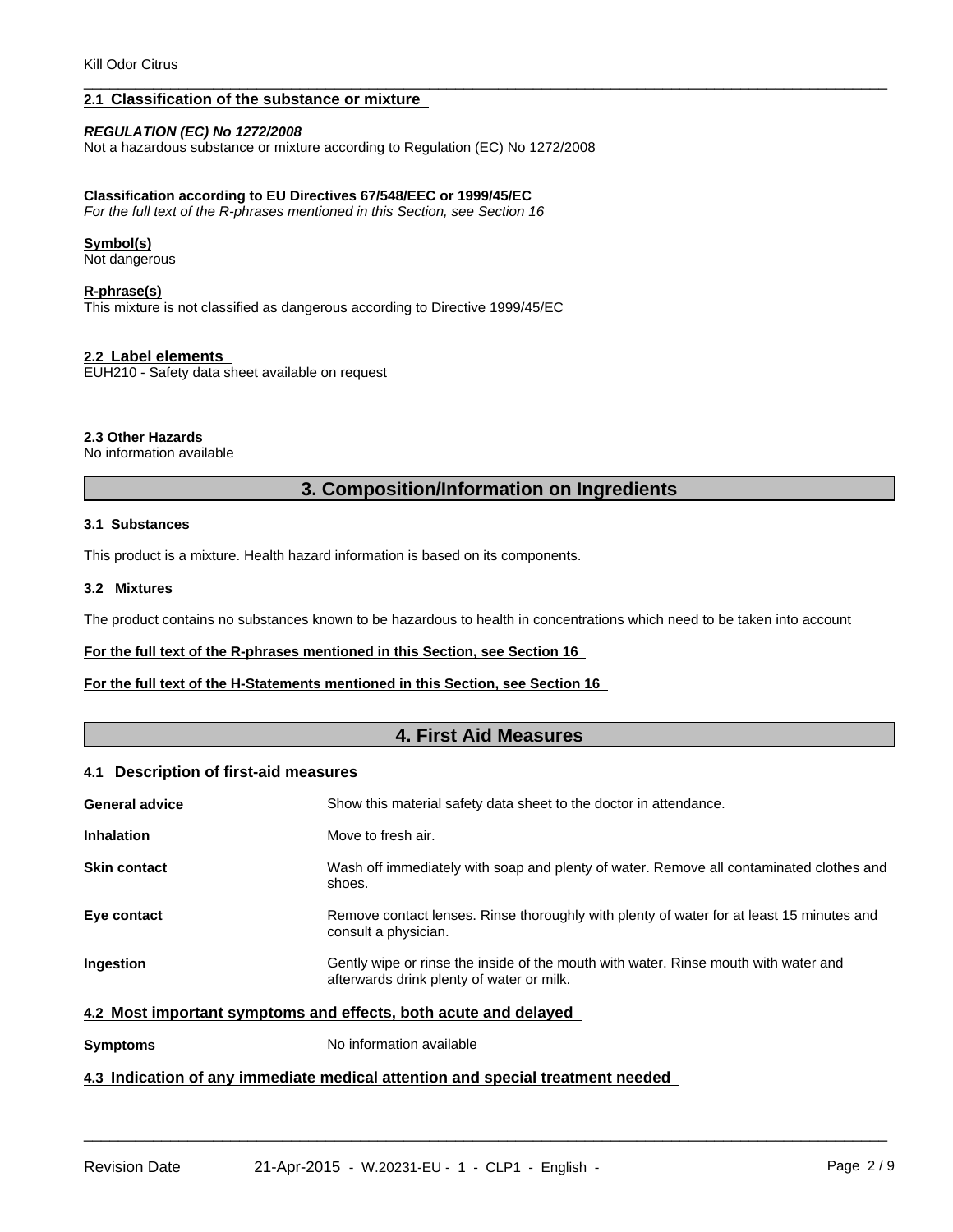**Notes to physician** Treat symptomatically.

# **5. Fire-Fighting Measures**

 $\overline{\phantom{a}}$  ,  $\overline{\phantom{a}}$  ,  $\overline{\phantom{a}}$  ,  $\overline{\phantom{a}}$  ,  $\overline{\phantom{a}}$  ,  $\overline{\phantom{a}}$  ,  $\overline{\phantom{a}}$  ,  $\overline{\phantom{a}}$  ,  $\overline{\phantom{a}}$  ,  $\overline{\phantom{a}}$  ,  $\overline{\phantom{a}}$  ,  $\overline{\phantom{a}}$  ,  $\overline{\phantom{a}}$  ,  $\overline{\phantom{a}}$  ,  $\overline{\phantom{a}}$  ,  $\overline{\phantom{a}}$ 

#### **5.1 Extinguishing media**

#### **Suitable extinguishing media**

Water spray, Foam, Dry powder.

**Extinguishing media which shall not be used for safety reasons** No information available.

#### **5.2 Special hazards arising from the substance or mixture**

Thermal decomposition can lead to release of irritating gases and vapors

#### **5.3 Advice for firefighters**

In the event of fire, wear self-contained breathing apparatus.

#### **6. Accidental Release Measures**

#### **6.1 Personal precautions, protective equipment and emergency procedures**

#### **Personal precautions**

Use personal protective equipment.

#### **Advice for emergency responders**

For personal protection see section 8.

#### **6.2 Environmental precautions**

Dike to collect large liquid spills. See Section 12 for additional Ecological information.

#### **6.3 Methods and materials for containment and cleaning up**

| <b>Methods for Containment</b> | Prevent further leakage or spillage if safe to do so                                                                                                                                                                         |
|--------------------------------|------------------------------------------------------------------------------------------------------------------------------------------------------------------------------------------------------------------------------|
| Methods for cleaning up        | Contain and collect spillage with non-combustible absorbent material, (e.g. sand, earth,<br>diatomaceous earth, vermiculite) and place in container for disposal according to<br>local/national regulations (see Section 13) |

#### **6.4 Reference to other sections**

See section 8 for more information.

# **7. Handling and storage**

 $\overline{\phantom{a}}$  ,  $\overline{\phantom{a}}$  ,  $\overline{\phantom{a}}$  ,  $\overline{\phantom{a}}$  ,  $\overline{\phantom{a}}$  ,  $\overline{\phantom{a}}$  ,  $\overline{\phantom{a}}$  ,  $\overline{\phantom{a}}$  ,  $\overline{\phantom{a}}$  ,  $\overline{\phantom{a}}$  ,  $\overline{\phantom{a}}$  ,  $\overline{\phantom{a}}$  ,  $\overline{\phantom{a}}$  ,  $\overline{\phantom{a}}$  ,  $\overline{\phantom{a}}$  ,  $\overline{\phantom{a}}$ 

#### **7.1 Precautions for safe handling**

Advice on safe handling **Wear personal protective equipment.** 

**Hygiene measures** When using, do not eat, drink or smoke.

#### **7.2 Conditions for safe storage, including any incompatibilities**

#### **Storage Conditions**

Use only in area provided with appropriate exhaust ventilation. Keep tightly closed in a dry and cool place.

#### **7.3 Specific end uses**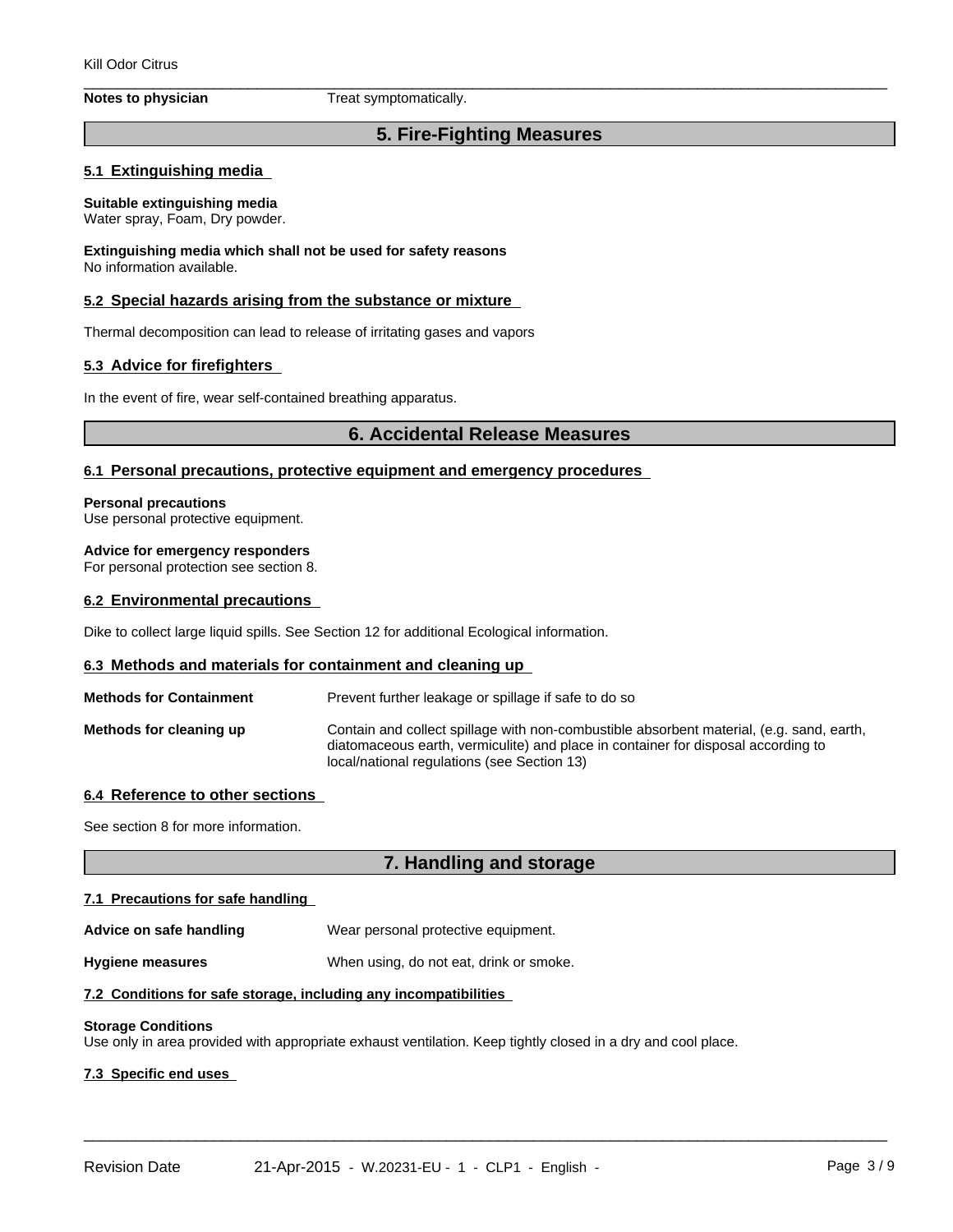**Specific use(s)** No information available

# **Exposure scenario**

No information available.

|                                                                                                                                                    | 8. Exposure controls/personal protection                                                                                                                                                                                                                                                                                                                                                        |
|----------------------------------------------------------------------------------------------------------------------------------------------------|-------------------------------------------------------------------------------------------------------------------------------------------------------------------------------------------------------------------------------------------------------------------------------------------------------------------------------------------------------------------------------------------------|
| 8.1 Control parameters                                                                                                                             |                                                                                                                                                                                                                                                                                                                                                                                                 |
| <b>Exposure Limit Values</b>                                                                                                                       | This product, as supplied, does not contain any hazardous materials with occupational<br>exposure limits established by the region specific regulatory bodies.                                                                                                                                                                                                                                  |
| TWA:<br>STEL:<br>LLV:<br>STV:                                                                                                                      | Time weighted average<br>Short term exposure limit<br>Level Limit Value<br><b>Short Term Value</b>                                                                                                                                                                                                                                                                                              |
| <b>Derived No Effect Level (DNEL)</b>                                                                                                              | No information available                                                                                                                                                                                                                                                                                                                                                                        |
| <b>Predicted No Effect Concentration</b><br>(PNEC)                                                                                                 | No information available                                                                                                                                                                                                                                                                                                                                                                        |
| 8.2 Exposure controls                                                                                                                              |                                                                                                                                                                                                                                                                                                                                                                                                 |
| <b>Engineering Measures</b>                                                                                                                        | Ensure adequate ventilation, especially in confined areas.                                                                                                                                                                                                                                                                                                                                      |
| Personal protective equipment<br><b>Eye/Face Protection</b><br><b>Hand Protection</b><br>Skin and body protection<br><b>Respiratory protection</b> | Safety glasses with side-shields. Safety goggles.<br>Rubber/latex/neoprene or other suitable chemical resistant gloves.<br>Wear protective gloves/ protective clothing.<br>If exposure limits are exceeded or irritation is experienced, NIOSH/MSHA approved<br>respiratory protection should be worn. Respiratory protection must be provided in<br>accordance with current local regulations. |
| <b>Hygiene measures</b>                                                                                                                            | When using, do not eat, drink or smoke.                                                                                                                                                                                                                                                                                                                                                         |
| <b>Environmental Exposure Controls</b>                                                                                                             | No information available.                                                                                                                                                                                                                                                                                                                                                                       |

 $\overline{\phantom{a}}$  ,  $\overline{\phantom{a}}$  ,  $\overline{\phantom{a}}$  ,  $\overline{\phantom{a}}$  ,  $\overline{\phantom{a}}$  ,  $\overline{\phantom{a}}$  ,  $\overline{\phantom{a}}$  ,  $\overline{\phantom{a}}$  ,  $\overline{\phantom{a}}$  ,  $\overline{\phantom{a}}$  ,  $\overline{\phantom{a}}$  ,  $\overline{\phantom{a}}$  ,  $\overline{\phantom{a}}$  ,  $\overline{\phantom{a}}$  ,  $\overline{\phantom{a}}$  ,  $\overline{\phantom{a}}$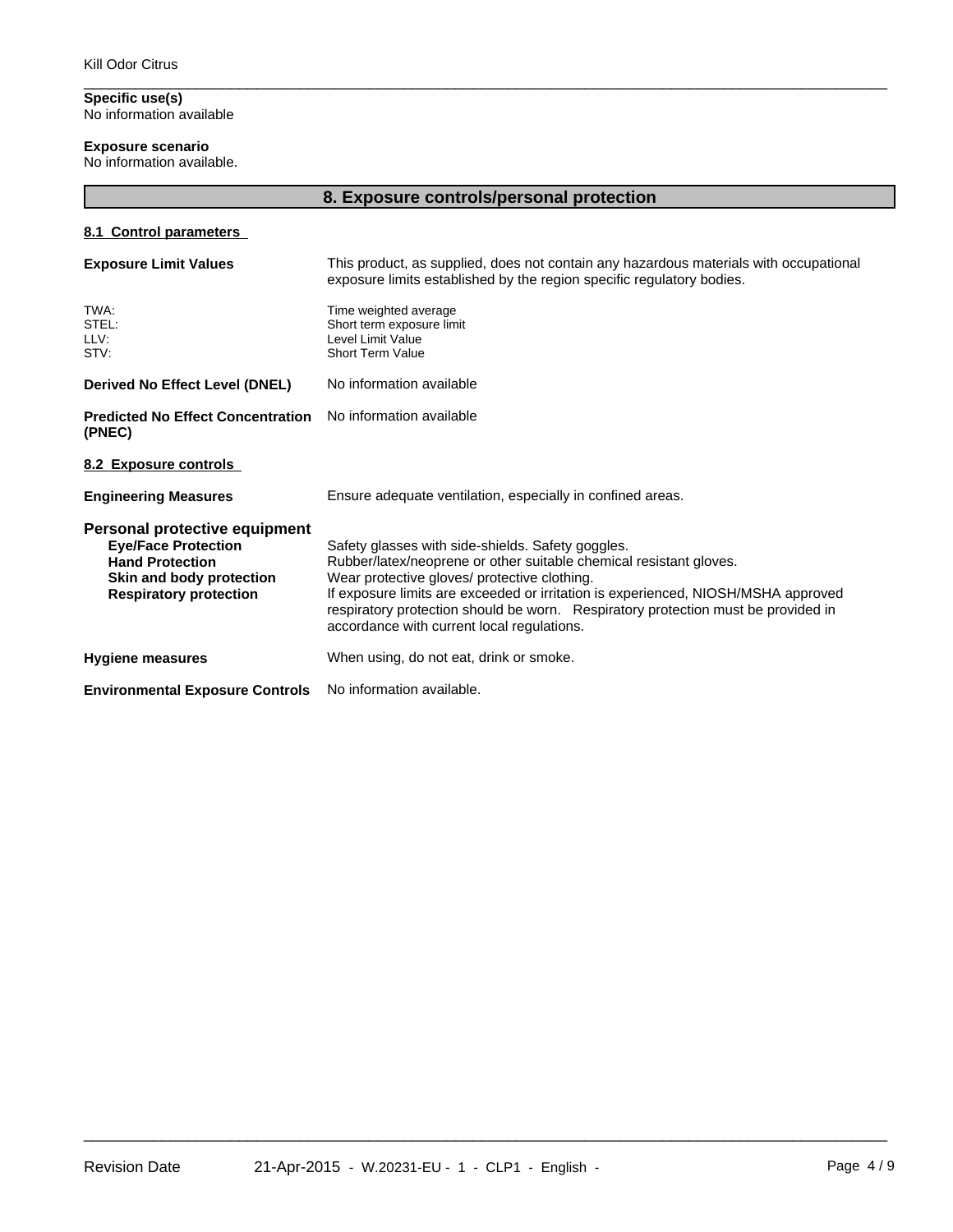# **9. Physical and chemical properties**

 $\overline{\phantom{a}}$  ,  $\overline{\phantom{a}}$  ,  $\overline{\phantom{a}}$  ,  $\overline{\phantom{a}}$  ,  $\overline{\phantom{a}}$  ,  $\overline{\phantom{a}}$  ,  $\overline{\phantom{a}}$  ,  $\overline{\phantom{a}}$  ,  $\overline{\phantom{a}}$  ,  $\overline{\phantom{a}}$  ,  $\overline{\phantom{a}}$  ,  $\overline{\phantom{a}}$  ,  $\overline{\phantom{a}}$  ,  $\overline{\phantom{a}}$  ,  $\overline{\phantom{a}}$  ,  $\overline{\phantom{a}}$ 

#### **9.1 Information on basic physical and chemical properties**

| Liauid                   |
|--------------------------|
| Clear liquid             |
| Colorless                |
| Citrus                   |
| No information available |
|                          |

3.3 **Vapor pressure Vapor density Melting/freezing point Specific Gravity** 0.998 g/cc **Water solubility Solubility in other solvents Boiling point/boiling range Partition coefficient Autoignition temperature Decomposition temperature Flash Point Viscosity, kinematic Viscosity, dynamic Evaporation rate Explosive properties Oxidizing Properties Flammability (solid, gas) Property Values Flammability Limits in Air upper flammability limit pH lower flammability limit**

**9.2 Other information** 

**content**

**Remarks•Methods**

No information available No information available

**Volatile organic compounds (VOC)** <2.5% including fragrance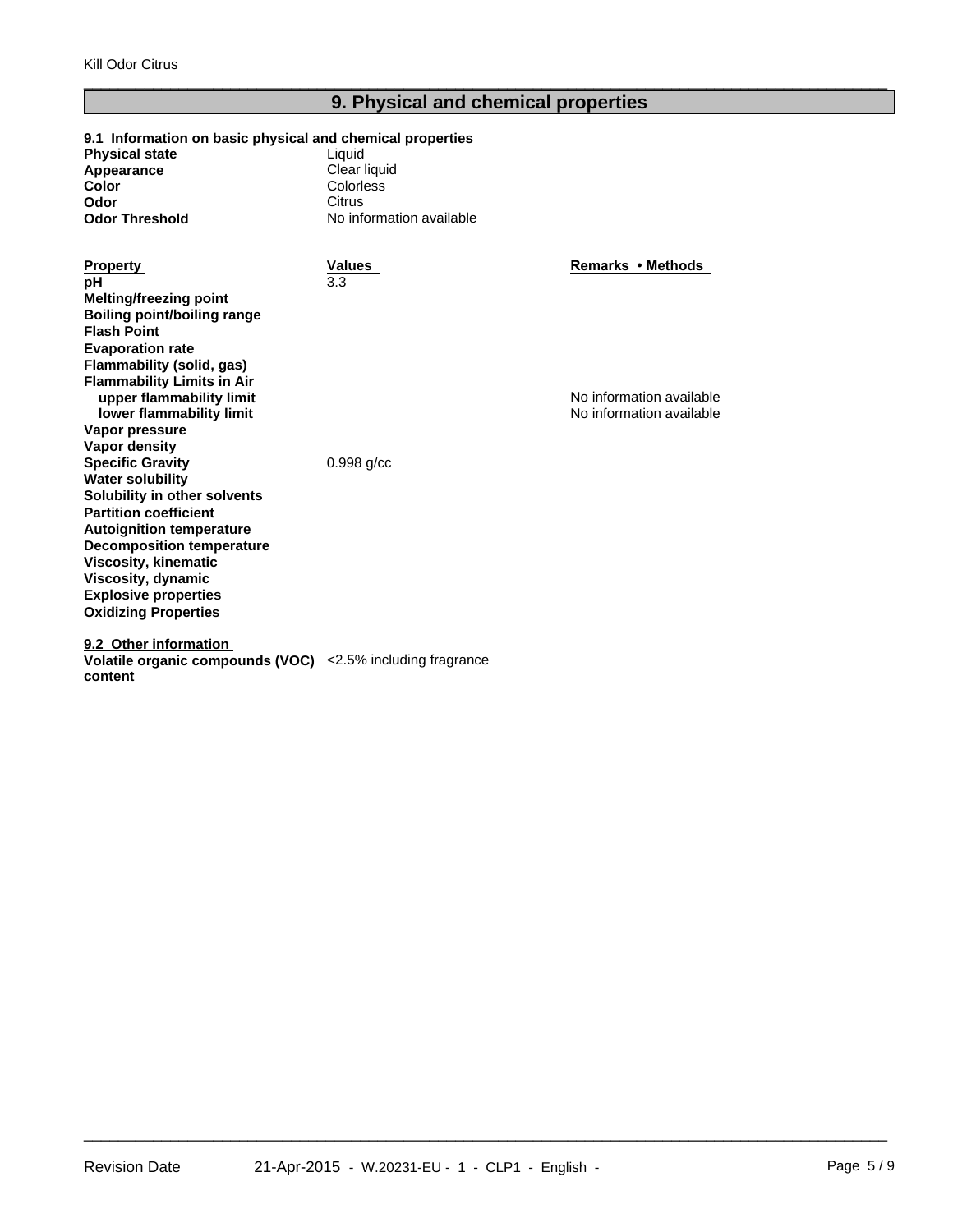# **10. Stability and Reactivity**

 $\overline{\phantom{a}}$  ,  $\overline{\phantom{a}}$  ,  $\overline{\phantom{a}}$  ,  $\overline{\phantom{a}}$  ,  $\overline{\phantom{a}}$  ,  $\overline{\phantom{a}}$  ,  $\overline{\phantom{a}}$  ,  $\overline{\phantom{a}}$  ,  $\overline{\phantom{a}}$  ,  $\overline{\phantom{a}}$  ,  $\overline{\phantom{a}}$  ,  $\overline{\phantom{a}}$  ,  $\overline{\phantom{a}}$  ,  $\overline{\phantom{a}}$  ,  $\overline{\phantom{a}}$  ,  $\overline{\phantom{a}}$ 

#### **10.1 Reactivity**

No information available

#### **10.2 Chemical stability**

Stable under normal conditions

#### **10.3 Possibility of hazardous reactions**

No information available.

#### **10.4 Conditions to Avoid**

Direct sources of heat.

#### **10.5 Incompatible Materials**

Strong oxidizing agents

#### **10.6 Hazardous Decomposition Products**

Carbon dioxide (CO2), carbon monoxide (CO), oxides of nitrogen (NOx), dense black smoke.

# **11. Toxicological information**

 $\overline{\phantom{a}}$  ,  $\overline{\phantom{a}}$  ,  $\overline{\phantom{a}}$  ,  $\overline{\phantom{a}}$  ,  $\overline{\phantom{a}}$  ,  $\overline{\phantom{a}}$  ,  $\overline{\phantom{a}}$  ,  $\overline{\phantom{a}}$  ,  $\overline{\phantom{a}}$  ,  $\overline{\phantom{a}}$  ,  $\overline{\phantom{a}}$  ,  $\overline{\phantom{a}}$  ,  $\overline{\phantom{a}}$  ,  $\overline{\phantom{a}}$  ,  $\overline{\phantom{a}}$  ,  $\overline{\phantom{a}}$ 

#### **11.1 Information on toxicological effects**

#### **Acute toxicity**

#### **Product Information**

The product itself has not been tested.

| <b>Inhalation</b>   | There are no data available for this product. |
|---------------------|-----------------------------------------------|
| Eye contact         | There are no data available for this product. |
| <b>Skin contact</b> | There are no data available for this product. |
| Ingestion           | There are no data available for this product. |

**The following values are calculated based on chapter 3.1 of the GHS document**

**ATEmix (oral)** 12,192.00 mg/kg

#### **Unknown Acute Toxicity**

6.78% of the mixture consists of ingredient(s) of unknown toxicity

2.6788 % of the mixture consists of ingredient(s) of unknown acute oral toxicity

6.7112 % of the mixture consists of ingredient(s) of unknown acute dermal toxicity

6.78 % of the mixture consists of ingredient(s) of unknown acute inhalation toxicity (gas)

6.78 % of the mixture consists of ingredient(s) of unknown acute inhalation toxicity (vapor)

6.78 % of the mixture consists of ingredient(s) of unknown acute inhalation toxicity (dust/mist)

| <b>Skin corrosion/irritation</b>  | No information available. |
|-----------------------------------|---------------------------|
| Eye damage/irritation             | No information available. |
| Respiratory or skin sensitization | No information available. |
| <b>Germ Cell Mutagenicity</b>     | No information available. |
| Carcinogenicity                   | No information available. |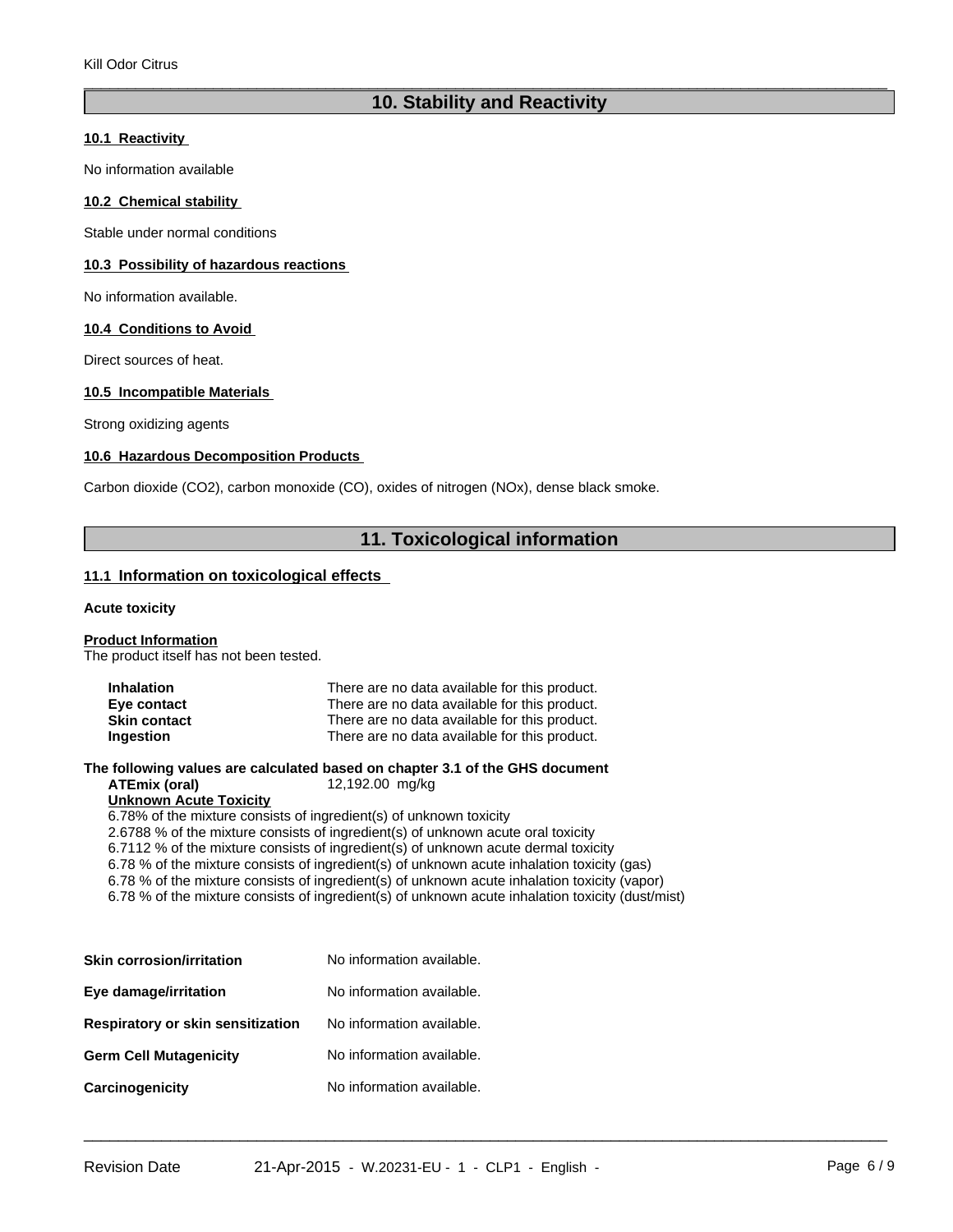| <b>Reproductive toxicity</b>                                   | No information available. |
|----------------------------------------------------------------|---------------------------|
| Specific target organ systemic<br>toxicity (single exposure)   | No information available. |
| Specific target organ systemic<br>toxicity (repeated exposure) | No information available. |
| <b>Aspiration hazard</b>                                       | No information available. |

# **12. Ecological information**

 $\overline{\phantom{a}}$  ,  $\overline{\phantom{a}}$  ,  $\overline{\phantom{a}}$  ,  $\overline{\phantom{a}}$  ,  $\overline{\phantom{a}}$  ,  $\overline{\phantom{a}}$  ,  $\overline{\phantom{a}}$  ,  $\overline{\phantom{a}}$  ,  $\overline{\phantom{a}}$  ,  $\overline{\phantom{a}}$  ,  $\overline{\phantom{a}}$  ,  $\overline{\phantom{a}}$  ,  $\overline{\phantom{a}}$  ,  $\overline{\phantom{a}}$  ,  $\overline{\phantom{a}}$  ,  $\overline{\phantom{a}}$ 

#### **12.1 Toxicity**

6.78% of the mixture consists of components(s) of unknown hazards to the aquatic environment

#### **Ecotoxicity effects**

No information available

#### **12.2 Persistence and degradability**

No information available.

#### **12.3 Bioaccumulative potential**

No information available.

#### **12.4 Mobility in soil**

**Mobility in soil** No information available.

#### **Mobility** No information available.

#### **12.5 Results of PBT and vPvB assessment**

No information available.

#### **12.6 Other adverse effects.**

No information available.

# **13. Disposal Considerations**

#### **13.1 Waste treatment methods**

| Waste from residues / unused<br>products | If recycling is not practicable, dispose of in compliance with local regulations.                           |
|------------------------------------------|-------------------------------------------------------------------------------------------------------------|
| Contaminated packaging                   | Empty containers should be taken to an approved waste handling site for recycling or<br>disposal.           |
| <b>Other information</b>                 | According to the European Waste Catalog, Waste Codes are not product specific, but<br>application specific. |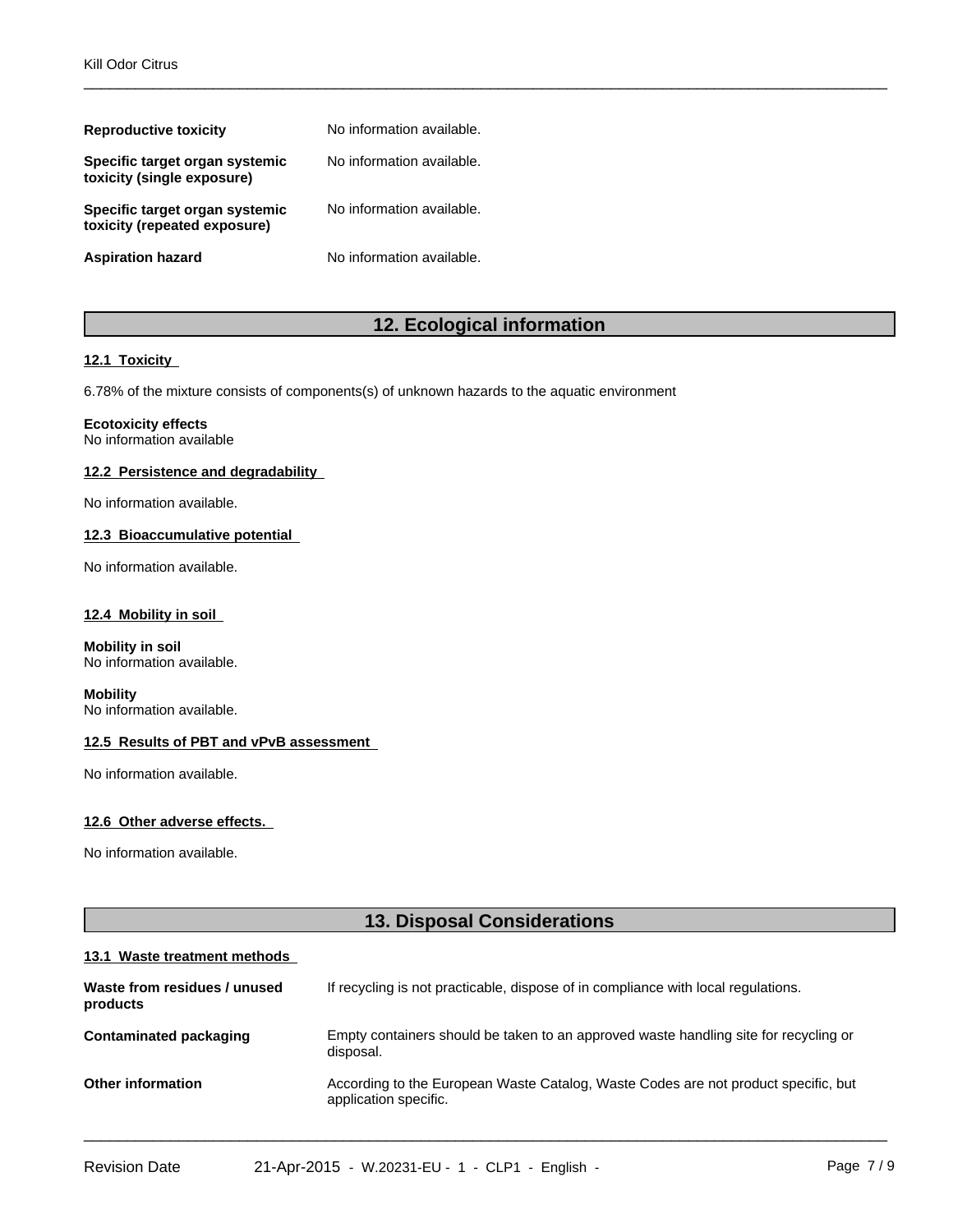# **14. Transport Information**

 $\overline{\phantom{a}}$  ,  $\overline{\phantom{a}}$  ,  $\overline{\phantom{a}}$  ,  $\overline{\phantom{a}}$  ,  $\overline{\phantom{a}}$  ,  $\overline{\phantom{a}}$  ,  $\overline{\phantom{a}}$  ,  $\overline{\phantom{a}}$  ,  $\overline{\phantom{a}}$  ,  $\overline{\phantom{a}}$  ,  $\overline{\phantom{a}}$  ,  $\overline{\phantom{a}}$  ,  $\overline{\phantom{a}}$  ,  $\overline{\phantom{a}}$  ,  $\overline{\phantom{a}}$  ,  $\overline{\phantom{a}}$ 

#### **ADR**

| 14.1 UN Number                                               | Not regulated  |
|--------------------------------------------------------------|----------------|
| 14.2 Proper shipping name                                    | Not regulated  |
| 14.3 Hazard class                                            | Not regulated  |
| 14.4 Packing Group                                           | Not regulated  |
| 14.5 Environmental hazard                                    | Not applicable |
| <b>14.6 Special Provisions</b>                               | None           |
| <b>IMDG</b>                                                  |                |
| 14.1 UN Number                                               | Not regulated  |
| 14.2 Proper shipping name                                    | Not regulated  |
| 14.3 Hazard class                                            | Not regulated  |
| 14.4 Packing Group                                           | Not regulated  |
| 14.5 Marine pollutant                                        | Not applicable |
| <b>14.6 Special Provisions</b>                               | None           |
| 14.7 Transport in bulk according to No information available |                |
| MARPOL 73/78 and the IBC Code                                |                |
| <b>IATA</b>                                                  |                |
| 14.1 UN Number                                               | Not regulated  |
| 14.2 Proper shipping name                                    | Not regulated  |
| 14.3 Hazard class                                            | Not regulated  |
| 14.4 Packing Group                                           | Not regulated  |
| 14.5 Environmental hazard                                    | Not applicable |

# **15. Regulatory information**

**15.1 Safety, health and environmental regulations/legislation specific for the substance or mixture** 

#### **National regulatory information**

**14.6 Special Provisions** 

**Germany**

#### **European Union**

Take note of Directive 98/24/EC on the protection of the health and safety of workers from the risks related to chemical agents at work **work** and the second second second second second second second second second second second second second second second second second second second second second second second second second second second second second

#### **Authorizations and/or restrictions on use:**

**14.5 Environmental hazard** Not applicable 14.6 Special Provisions

This product does not contain substances subject to authorization (Regulation (EC) No. 1907/2006 (REACH), Annex XIV) This product does not contain substances subject to restriction (Regulation (EC) No. 1907/2006 (REACH), Annex XVII)

 $\overline{\phantom{a}}$  ,  $\overline{\phantom{a}}$  ,  $\overline{\phantom{a}}$  ,  $\overline{\phantom{a}}$  ,  $\overline{\phantom{a}}$  ,  $\overline{\phantom{a}}$  ,  $\overline{\phantom{a}}$  ,  $\overline{\phantom{a}}$  ,  $\overline{\phantom{a}}$  ,  $\overline{\phantom{a}}$  ,  $\overline{\phantom{a}}$  ,  $\overline{\phantom{a}}$  ,  $\overline{\phantom{a}}$  ,  $\overline{\phantom{a}}$  ,  $\overline{\phantom{a}}$  ,  $\overline{\phantom{a}}$ 

#### **Persistent Organic Pollutants**

Not applicable

#### **International Inventories**

| TSCA                 | Complies |  |
|----------------------|----------|--|
| <b>EINECS/ELINCS</b> | Complies |  |
| DSL                  | Complies |  |
| <b>PICCS</b>         | Complies |  |
| ENCS                 | Complies |  |
| <b>IECSC</b>         | Complies |  |
| AICS                 | Complies |  |
|                      |          |  |